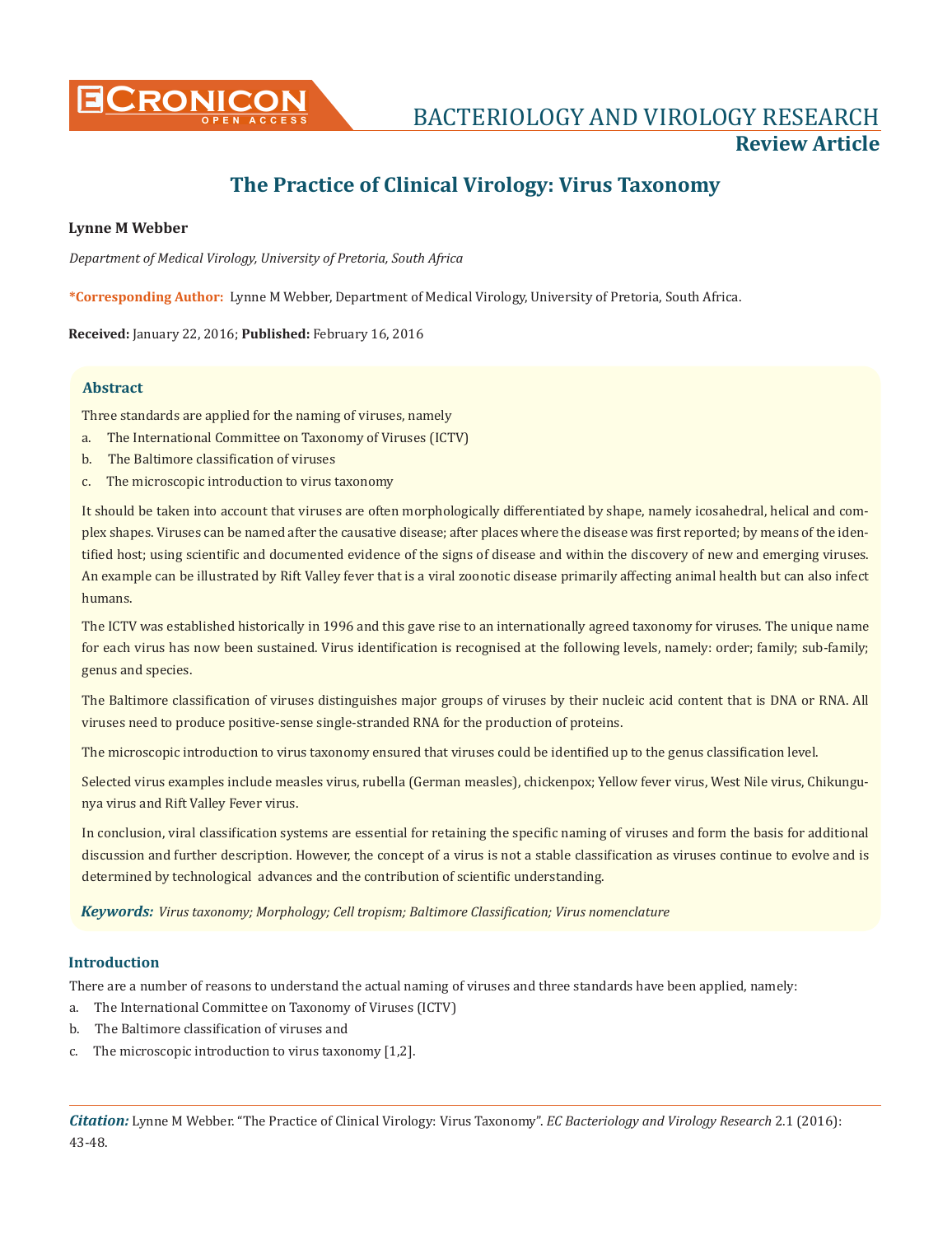Viruses are basically obligate intracellular parasites or entities and virus classification is a process of naming viruses and deliberately placing them into the taxonomic system [3]. Historically, viruses have been classified by phenotypic characteristics such as morphology, nucleic acid types, their modes of replication, the host organism and the types of diseases caused and recognised. Viruses are morphologically differentiated by shape, namely:

- a. Icosahedral (examples include herpes simplex virus and poliovirus)
- b. Helical (tobacco mosaic virus and rabies virus)and
- c. Complex (bacteriophages and smallpox virus) [4].

There are various approaches to naming certain viruses and the following selected examples are included, namely:

- a. Named after the disease
- b. Named after the places where the actual disease was first reported
- c. The identified host;
- d. The scientific and documented evidence of the signs of disease and
- e. The discovery of new and emerging viruses [5,6].

Viruses are composed of RNA or DNA single-stranded or double-stranded structures and can be further classified by whether they are undergoing reverse transcription (retroviruses), by whether they have a linear or circular genome and then finally according to the tissue that is affected [7].

# **The International Committee on the Taxonomy of Viruses (Ictv)**

The ICTV was established in 1966 and was originally called the International Committee on the Nomenclature of Viruses (ICNV) [8]. This Committee was instructed to develop a universal taxonomic scheme to identify and address the nomenclature and classification of viruses [8]. These gave rise to an internationally agreed taxonomy for viruses, internationally agreed names for viral taxa that included species and sub-viral agents. This was communicated to the international community of virologists and an index of virus names was created [9]. The principles of ICTV was to maintain stability, to prevent any confusion and to sustain the unique identify of each name.

Virus identification is recognised at the following levels, namely:

- a. order (*virales*);
- b. family (*viridae*);
- c. sub-family (*virinae*);
- d. genus (*virus*) and
- e. species.

An example of this ICTV classification would be the following, namely: **Order:** Herpes virales **Family:** Herpes viridae **Sub-family:** Alphaherpes virinae; **Genus:** Simplexvirus and

**Species:** Human herpesvirus1 and/or herpes simplex virus.

# **Baltimore Classification of Viruses**

This was initially suggested by David Baltimore and viruses were divided into 7 Baltimore classes. This division was based on the genomic type, the mode of replication and the reality model of viral transcription [10,11]. Major groups of viruses are distinguished firstly by their nucleic acid content as either DNA (single-stranded DNA or double-stranded DNA) or RNA (single-stranded RNA or double-stranded RNA) [12]. Baltimore's classification is based on the fact that all viruses need to produce positive-sense single-stranded RNA that produces proteins [12].

*Citation:* Lynne M Webber. "The Practice of Clinical Virology: Virus Taxonomy". *EC Bacteriology and Virology Research* 2.1 (2016): 43-48.

44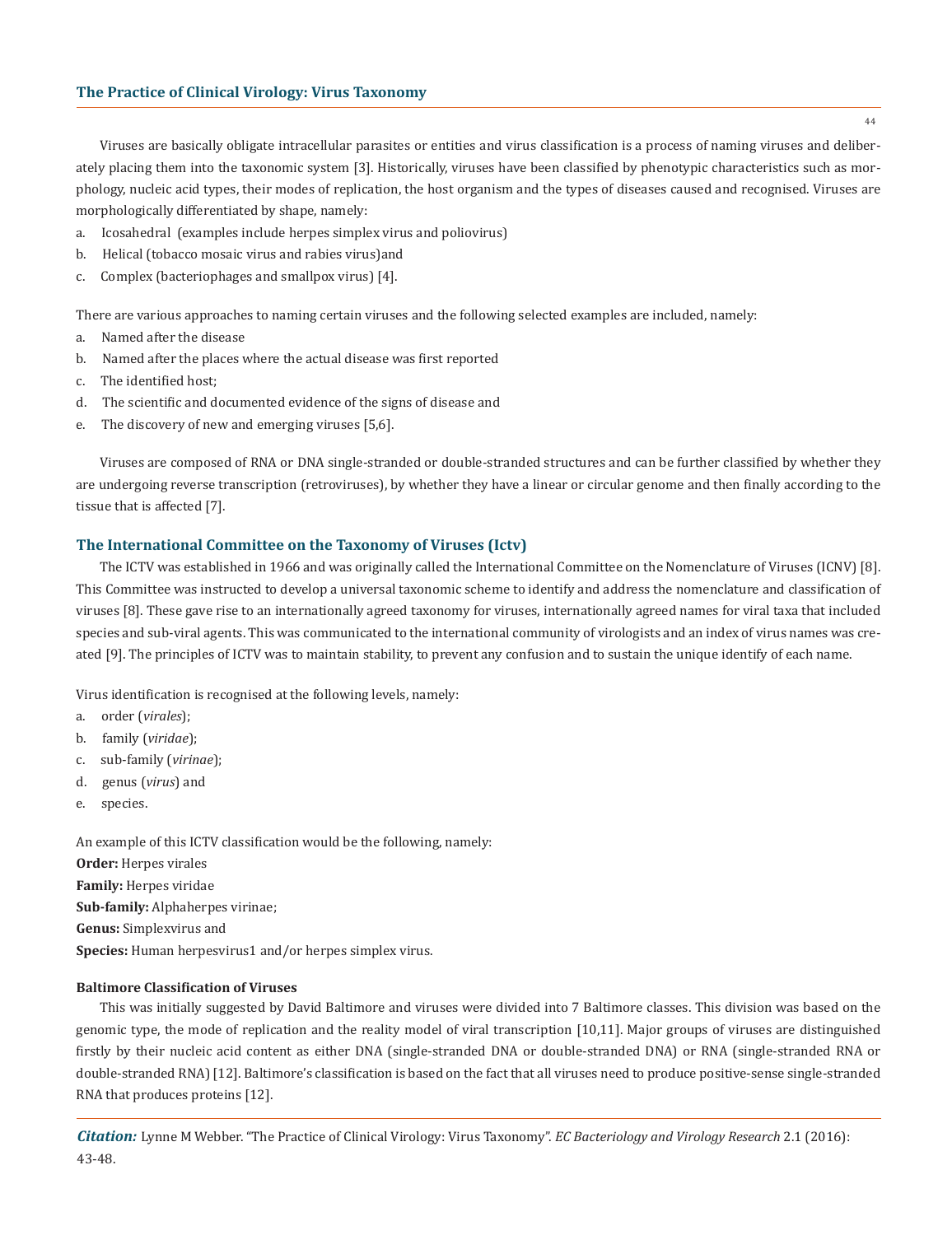#### **Microscopic Introduction to Virus Taxonomy**

Microscopic classification of viruses came about from the routine usage of electron microscope and viral particles were viewed morphologically. Viruses could be identified up to the genus level [13,14]. Criteria need to be followed when viewing viruses under the transmission electron microscope and include the viral nucleocapsid that can be naked or enveloped and the size range in viral diameters. The nucleocapsid is composed of nucleic acids and capsomers and the viral envelope contains glycoprotein spikes, transmembrane proteins, lipoproteins and matrix proteins. These criteria could help to distinguish between different families without the use of the ICTV or Baltimore classifications [1]. Naked or non-enveloped virus families may have diverse size ranges and clinical virology examples include hepatitis E virus, Norwalk virus, rotavirus, adenovirus and papillomavirus.

#### **Selected Virus Examples**

## **Measles virus**

The name measles virus comes from a Middle English word "Maselen" which means "many tiny spots" that characterises the rash [15]. The resulting infection is highly contagious and is transmitted through droplet spread. The clinical presentation is usually nonspecific and can cause a rash, fever, dry cough, a sore throat and conjunctivitis. There is no therapeutic cure and only supportive treatment is considered [16].

# **German measles or rubella**

This was called German measles as a German physician wrote a clear clinical description of its presentation in 1760 [17]. It is responsible for the clinical congenital rubella syndrome but the usual clinical presentation in older children and adults is mild, when compared to measles. It is managed through an effective vaccination programme called the MMR (measles, mumps and rubella) vaccine [18].

#### **Chickenpox**

This is one of two diseases caused by human herpes virus 3 (HHV-3) or more popularly the varicella-zoster virus (VZV). VZV is also known to cause another clinical entity called shingles. Chickenpox is a mild symptomatic disease usually affecting young children but can have severe complications in infants, adults and immunocompromised patients [18,19]. The disease is airborne and highly contagious [20]. The virus remains dormant in the dorsal root ganglia of all persons who have had chickenpox and can be reactivated later in life.

#### **Yellow fever virus**

Yellow fever virus was discovered in Cuba and it appears the name was derived from the skin pigmentation caused by jaundice [21]. It was hence discovered that yellow fever as a clinical entity was transmitted to humans from the bite of a mosquito [21]. This virus is endemic in Africa and Latin America. The disease presents with fever and jaundice leading to liver, kidney and cardiac disorders [22]. There is no treatment for this disease and supportive care remains critical. Vaccinations are essential for travellers to viral endemic areas and a vaccination booster every 10 years is highly recommended.

### **West Nile virus**

This emerging viral infectious disease was first discovered in Uganda in 1937 and belongs to the Japanese encephalitis viral antigenic complex [23]. It is transmitted to humans through the bites of infected *Culexsp* mosquitoes that also feed on birds. This virus can cause fatal neurological disease in humans as no specific treatment or vaccine is currently available.

#### **Chikungunya virus**

The name for this virus is derived from the Makonde (the Makonde Plateau that is a border between the countries Mozambique and Tanzania) and means "that which bends up" and this refers to the posture gained as a result of painful arthritis. The name also means "the illness of the bended walker". The disease originated in Central Africa and re-emergences have been recorded in Asia and Europe [24]. The clinical disease presents with fever, rash, headache, arthralgias and potential bleeding. There is no available vaccine and treatment is supportive [25].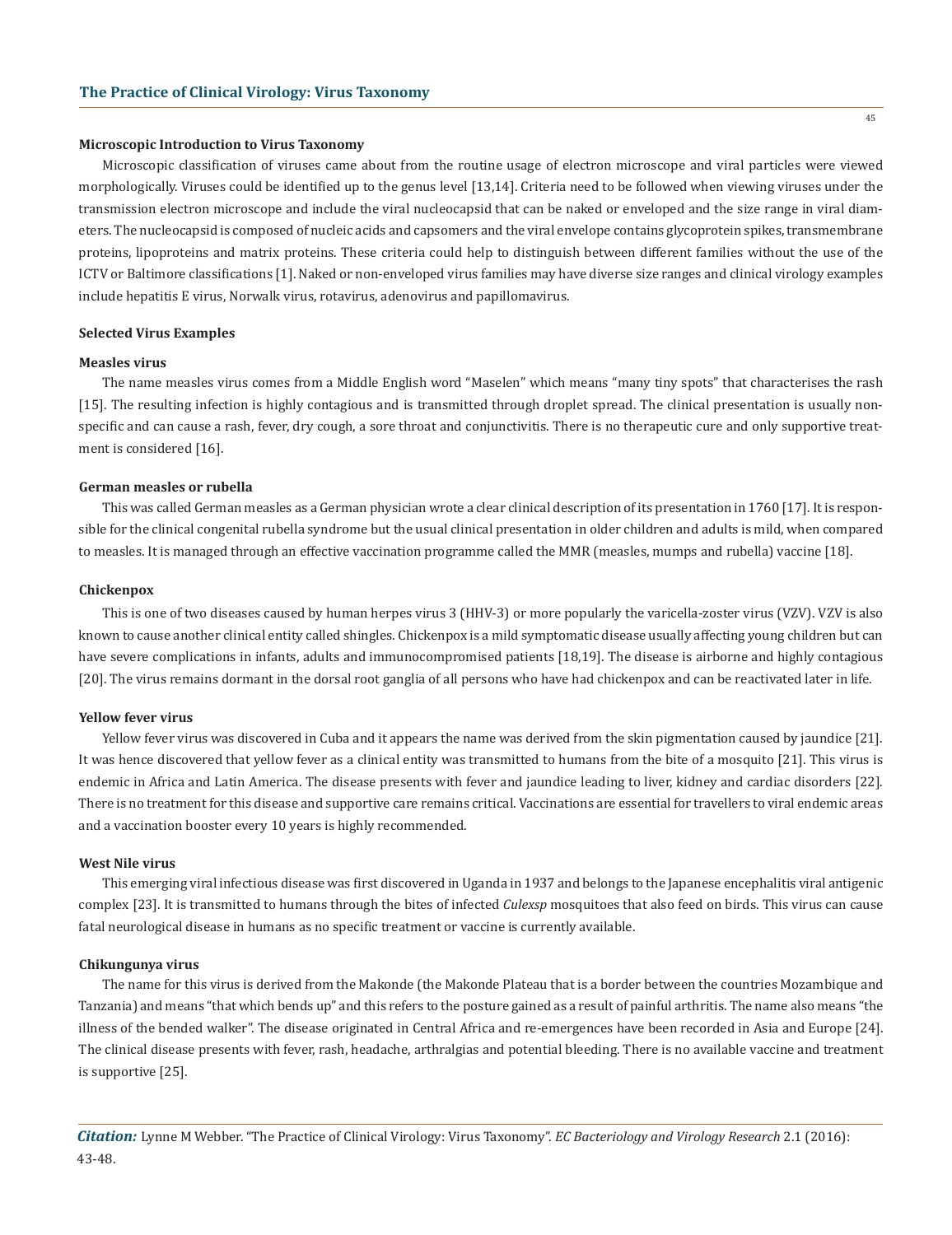#### **Rift Valley fever**

This is a viral zoonotic disease primarily affecting animals but can also infect humans [26]. Although it was first identified in 1931 during an investigation into an epidemic amongst sheep on a farm in the Rift Valley of Kenya, outbreaks were reported in Saudi Arabia, North Africa and sub-Saharan Africa. The majority of human infections arise from direct or indirect contact with blood or organs of infected animals. Clinical symptoms include fever, muscular and joint pains, headache and possible encephalitis [27].

| S.No | <b>Virus</b>            |
|------|-------------------------|
| 1    | measles virus           |
| 2    | German measles          |
| 3    | Chickenpox              |
| 4    | Yellow fever virus      |
| 5    | West Nile virus         |
| 6    | Chikungunya virus       |
|      | Rift Valley fever virus |

*Table 1: Virus Taxonomy - Selected Virus Examples and Viral Diseases.*

| S.No          | <b>Baltimore Classification of Viruses</b>  |
|---------------|---------------------------------------------|
| 1             | Genomic type of the virus                   |
| $\mathcal{L}$ | The mode of replication                     |
| 3             | The different viral transcription models    |
| 4             | The viral nucleic acid content (DNA or RNA) |
| 5             | Single-stranded DNA viruses                 |
| 6             | Double-stranded DNA viruses                 |
| 7             | Single-stranded RNA viruses                 |
| 8             | Double-stranded RNA viruses                 |
| 9             | Positive-sense single-stranded RNA viruses  |
| 10            | Viral protein production                    |

*Table 2: The Baltimore Classification of Viruses.*

#### **Conclusion**

The ICTV and Baltimore classifications for viral taxonomy are essential for the specific naming of viruses and can form the basis for further discussion or description. Viruses and the pathology, epidemiology, modes of transmission, clinical immunology and treatment of infectious diseases can now be studied with a precise understanding of the agent, as illustrated by the examples of the 1918 influenza pandemic and the eradication of the smallpox virus. The first images of a virus revealed their morphological complexity through a variety of shapes and this has lead to their ever-changing concepts. More recently, modes of viral replication, such as nuclear or cytoplasmic strategies and negative or positive DNA/RNA strand coding are being studied and recognised. Viruses are recognised anew through their own properties, relationships and capacities that adequately reflect the science of the time.

The concept of a virus is not a stable classification as viruses continue to evolve and this is determined by technological advances more so than scientific understanding.

*Citation:* Lynne M Webber. "The Practice of Clinical Virology: Virus Taxonomy". *EC Bacteriology and Virology Research* 2.1 (2016): 43-48.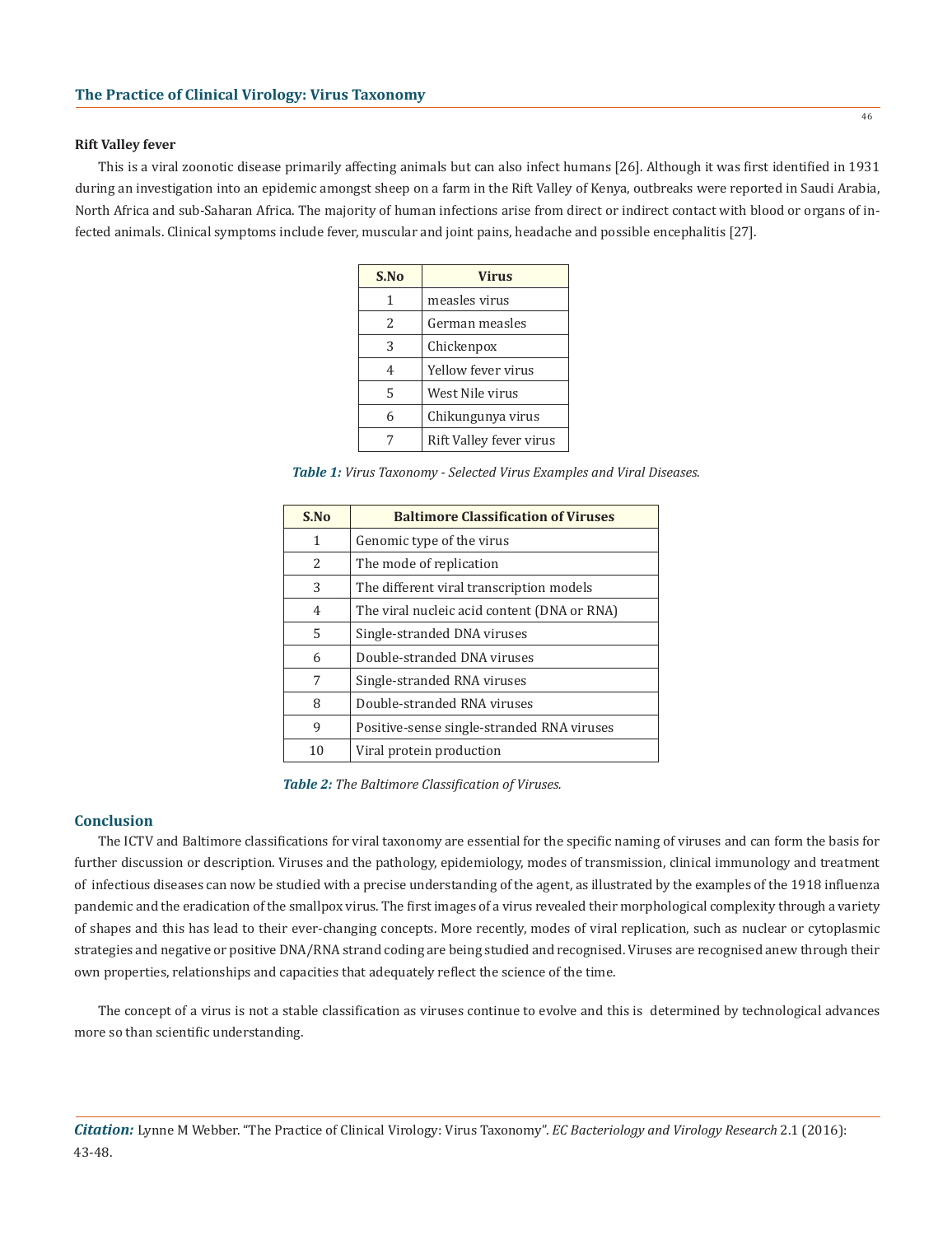# **Bibliography**

- 1. Mahy BM. "*Emerging virus infections*". *In Principles and Practice of Clinical Virology* 6 (2009): 69-79.
- 2. Holmes EC. "On the origin and evolution of the human immunodeficiency virus (HIV)". *Biological reviews of the Cambridge Philo sophical Society* 76.2 (2001): 239-254.
- 3. Birkhead M and Paweska J. "A microscopic introduction to virus taxonomy". *Communicable Diseases Surveillance Bulletin* 13.2 (2015): 52-61.
- 4. Mahy BM. "The global threat of emerging infectious diseases". *Fighting Infection* 21 (2000): 1-16.
- 5. Halpin K., *et al*. "Emerging viruses: coming on a wrinkled wing and a prayer". Clinical Infectious Diseases 44.5 (2007): 711-717.
- 6. Worobey M. "Extensive homologous recombination among widely divergent TT viruses". *Journal of Virology* 74.16 (2000): 7666-7770.
- 7. Shors T. "Virus Architecture and Nomenclature". *Understanding Viruses* 2 (2009): 70-85.
- 8. Mushawar IK. "Recently discovered blood-borne viruses: are they hepatitis viruses or merely endosymbionts?" *Journal of Medical Virology* 62.4 (2000): 399-404.
- 9. World Bank. Investing in Health: World Development Report. *Oxford UniversityPress* (1993).
- 10. Mackay IM. "Real-time PCR in the microbiology laboratory". *Clinical Microbiologyand Infection* 10.3 (2004): 190-212.
- 11. Mackay IM., *et al*. "Real-time PCR in virology". *Nucleic Acids Research* 30.6 (2002): 1292-1305.
- 12. Lin R and Liu Q. "Diagnosis and treatment of viral diseases in recipients of allogeneic hematopoetic stem cell transplantation".  *Journal of Haematology and Oncology* 6.94 (2013): 1-14.
- 13. Carman B. "Molecular techniques should now replace cell culture in diagnostic virology laboratories". *Reviews in Medical Virology* 11.6 (2001): 347-349.
- 14. Boekh M., *et al*. "Factors influencing detection of quantitative cytomegalovirus antigenemia". *Journal of Clinical Microbiology* 32.3 (1994): 832-834.
- 15. Zuniga A., *et al*. "Attentuated measles virus as a vaccine vector". *Vaccine* 25.16 (2007): 2974-2883.
- 16. Clements CJ and Cutts FT. "The epidemiology of measles: thirty years of vaccination". *Current Topics in Microbiology and Immunol ogy* 191 (1995): 13-33.
- 17. Adamo MP., *et al*. "Analysis of gene expression in fetal and adult cells infected with rubella virus". *Virology* 370.1 (2008): 1-11.
- 18. Banatvala JE and Brown DWG. "Rubella". *The Lancet* 363.9415 (2004): 1127-1137.
- 19. Steiner I., *et al*. "The neurotropic herpes viruses: herpes simplex and varicella-zoster". *The Lancet Reviews* 6.11 (2007): 1015-1028.
- 20. Lehmann HC and Hartung H. "Varicella-zoster virus: another trigger of Guillain-Barre Syndrome?" *Clinical Infectious Diseases* 51.5 (2010): 531-533.
- 21. Barrett AD and Higgs S. "Yellow fever: a disease that has yet to be conquered". *Annual review of entomology* 52 (2007): 202-229.
- 22. Jennings AD., *et al*. "Analysis of a yellow fever virus isolated from a fatal case of vaccine-associated human encephalitis". *Journal of Infectious Diseases* 169.3 (1994): 512-518.
- 23. Jupp PG. "The ecology of West Nile virus in South Africa and the occurrence of outbreaks in humans". *Annals of the New York Acad emy of Sciences* 951 (2001): 143-152.
- 24. Burt FJ., *et al*. "Phylogenetic relationships of southern African West Nile virus isolates". *Emerging Infectious Diseases* 8.8 (2002): 820-826.
- 25. Brighton SW and Simpson IW. "A destructive arthrophy following Chikungunya virus arthritis a possible association". *Clinical Rheumatology* 3.2 (1984): 253-258.
- 26. Hazmi AL., *et al*. "Epidemic Rift Valley fever in Saudi Arabia: a clinical study of severe illness in humans"*. Clinical Infectious Diseases* 36.3 (2003): 245-252.
- 27. Arishi HM., *et al*. "Vertical transmission of fatal Rift Valley fever in a newborn". *Annals of Tropical Paediatrics* 26.3 (2006): 251-253.